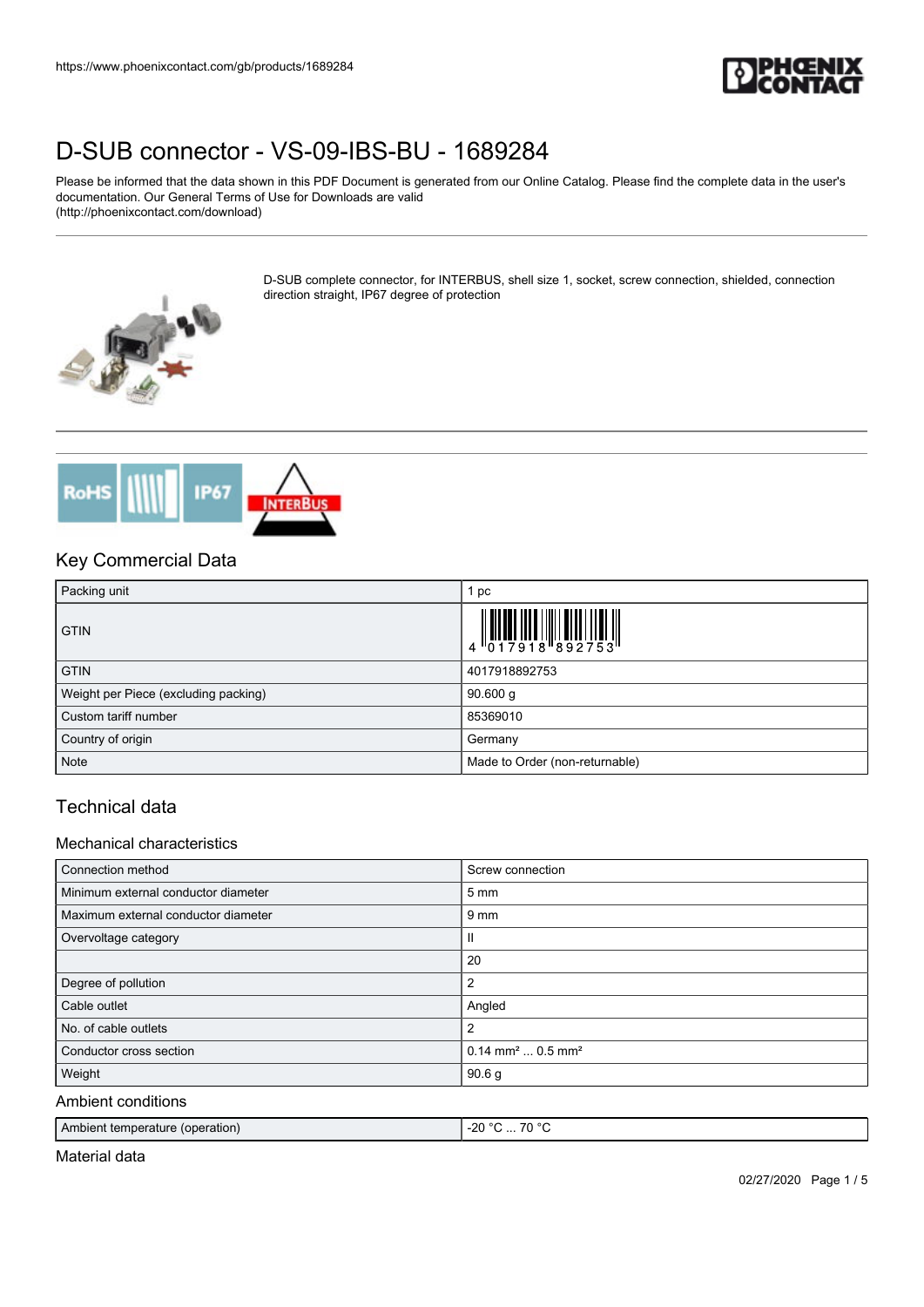

# Technical data

#### Material data

| Contact surface material | l Gold over nickel |
|--------------------------|--------------------|
| Contact material         | Copper alloy       |
| Contact carrier material | <b>PBTP</b>        |
| Housing material         | <b>PA</b>          |

### Electrical characteristics

| Number of positions   | Y    |
|-----------------------|------|
| Rated current         | 1 A  |
| Overvoltage category  | H    |
| Degree of pollution   |      |
| Rated voltage (III/3) | 63 V |

#### Standards and Regulations

| Flammability rating according to UL 94 | V <sub>0</sub>                                                                                                                                                                                                                                                                                                                                                                                                                                    |
|----------------------------------------|---------------------------------------------------------------------------------------------------------------------------------------------------------------------------------------------------------------------------------------------------------------------------------------------------------------------------------------------------------------------------------------------------------------------------------------------------|
| Safety note                            | WARNING: The connectors may not be plugged in or disconnected<br>under load. Ignoring the warning or improper use may damage persons<br>and/or property.                                                                                                                                                                                                                                                                                          |
|                                        | • WARNING: Commission properly functioning products only. The<br>products must be regularly inspected for damage. Decommission<br>defective products immediately. Replace damaged products. Repairs<br>are not possible.                                                                                                                                                                                                                          |
|                                        | . WARNING: Only electrically qualified personnel may install and<br>operate the product. They must observe the following safety notes.<br>The qualified personnel must be familiar with the basics of electrical<br>engineering. They must be able to recognize and prevent danger. The<br>relevant symbol on the packaging indicates that only personnel familiar<br>with electrical engineering are allowed to install and operate the product. |
|                                        | • The products are suitable for applications in plant, controller, and<br>electrical device engineering.                                                                                                                                                                                                                                                                                                                                          |
|                                        | • When operating the connectors in outdoor applications, they must be<br>separately protected against environmental influences.                                                                                                                                                                                                                                                                                                                   |
|                                        | • Assembled products may not be manipulated or improperly opened.                                                                                                                                                                                                                                                                                                                                                                                 |
|                                        | . Only use mating connectors that are specified in the technical data<br>of the standards listed (e.g. the ones listed in the product accessories<br>online at phoenixcontact.com/products).                                                                                                                                                                                                                                                      |
|                                        | • When using the product in direct connection with third-party<br>manufacturers, the user is responsible.                                                                                                                                                                                                                                                                                                                                         |
|                                        | • For operating voltages > 50 V AC, conductive connector housings must<br>be grounded                                                                                                                                                                                                                                                                                                                                                             |
|                                        | • Only use tools recommended by Phoenix Contact                                                                                                                                                                                                                                                                                                                                                                                                   |
|                                        | • The installation notes/Design In documents online on the download<br>page at phoenixcontact.com/products must be observed for this product.                                                                                                                                                                                                                                                                                                     |
|                                        | • Use a protective cap to protect connectors that are not in use. The<br>suitable accessories are available online in the accessory section of the<br>product at phoenixcontact.com/products                                                                                                                                                                                                                                                      |
|                                        | • Operate the connector only when it is fully plugged in and interlocked.                                                                                                                                                                                                                                                                                                                                                                         |
|                                        | • Operate the connector only when it is fully plugged in.                                                                                                                                                                                                                                                                                                                                                                                         |
|                                        | . Ensure that when laying the cable, the tensile load on the connectors<br>does not exceed the upper limit specified in the standards.                                                                                                                                                                                                                                                                                                            |
|                                        | 02/27/2020 Page 2/5                                                                                                                                                                                                                                                                                                                                                                                                                               |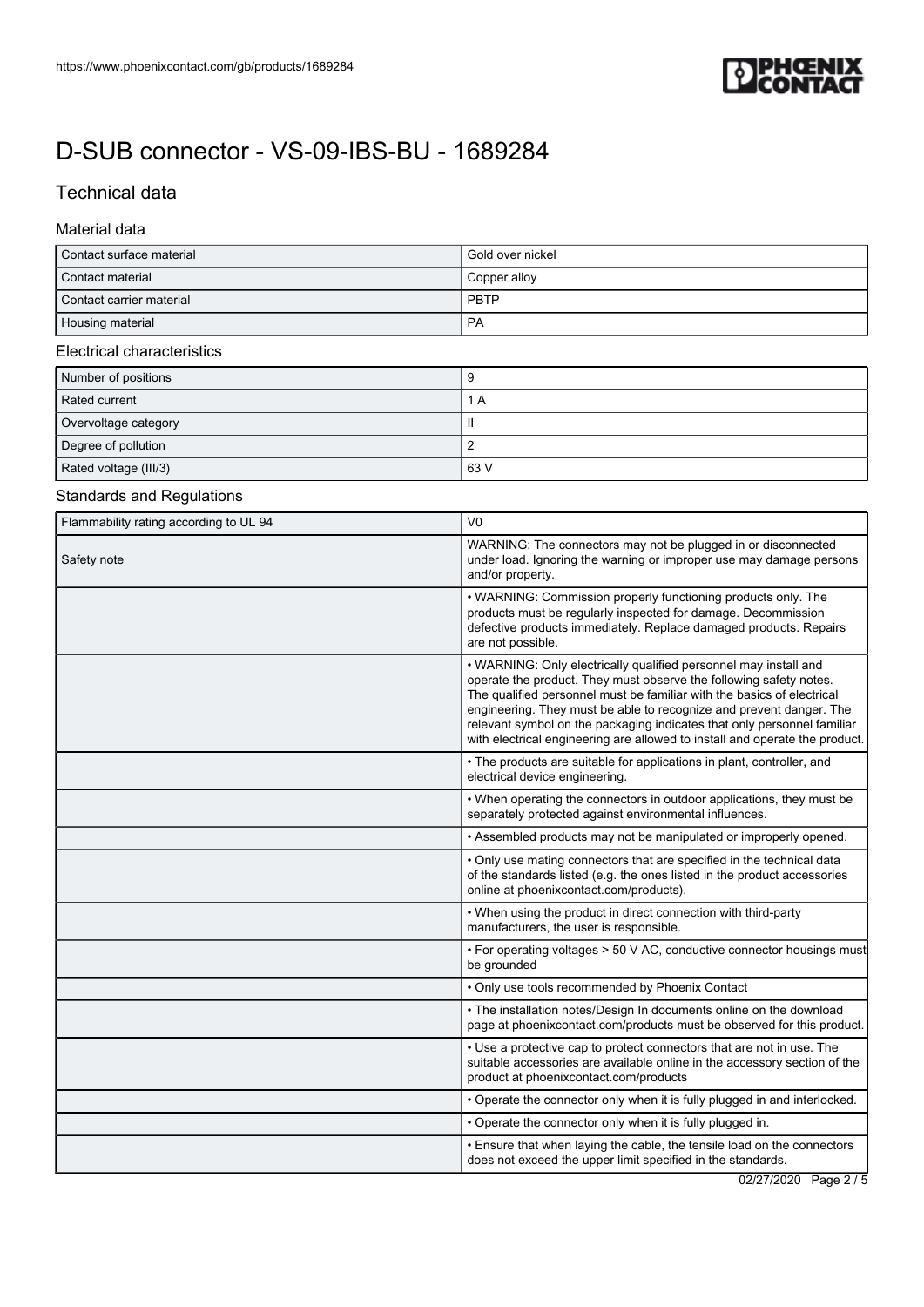

## Technical data

#### Standards and Regulations

| $\cdot$ Observe the minimum bending radius of the cable. Lay the cable<br>without twisting it.                                             |
|--------------------------------------------------------------------------------------------------------------------------------------------|
| ⋅ VDE 0100/1.97 § 411.1.3.2 and DIN EN 60 204/11.98 § 14.1.3 are<br>applicable when combining several circuits in a cable and/or connector |

#### Environmental Product Compliance

| <b>REACH SVHC</b> | Lead 7439-92-1                                                                                         |
|-------------------|--------------------------------------------------------------------------------------------------------|
| China RoHS        | Environmentally Friendly Use Period = 50                                                               |
|                   | For details about hazardous substances go to tab "Downloads",<br>Category "Manufacturer's declaration" |

# Drawings

#### Schematic diagram



Conn. pin assignment: 9-pos. D-SUB female

## **Classifications**

#### eCl@ss

| eCl@ss 4.0 | 27260700 |
|------------|----------|
| eCl@ss 4.1 | 27260700 |
| eCl@ss 5.0 | 27260700 |
| eCl@ss 5.1 | 27261200 |
| eCl@ss 6.0 | 27261200 |
| eCl@ss 7.0 | 27440302 |
| eCl@ss 8.0 | 27440302 |
| eCl@ss 9.0 | 27440302 |

ETIM

| ETIM 2.0 | EC000437                 |
|----------|--------------------------|
| ETIM 3.0 | EC000437                 |
|          | 02/27/2020<br>Page 3 / 5 |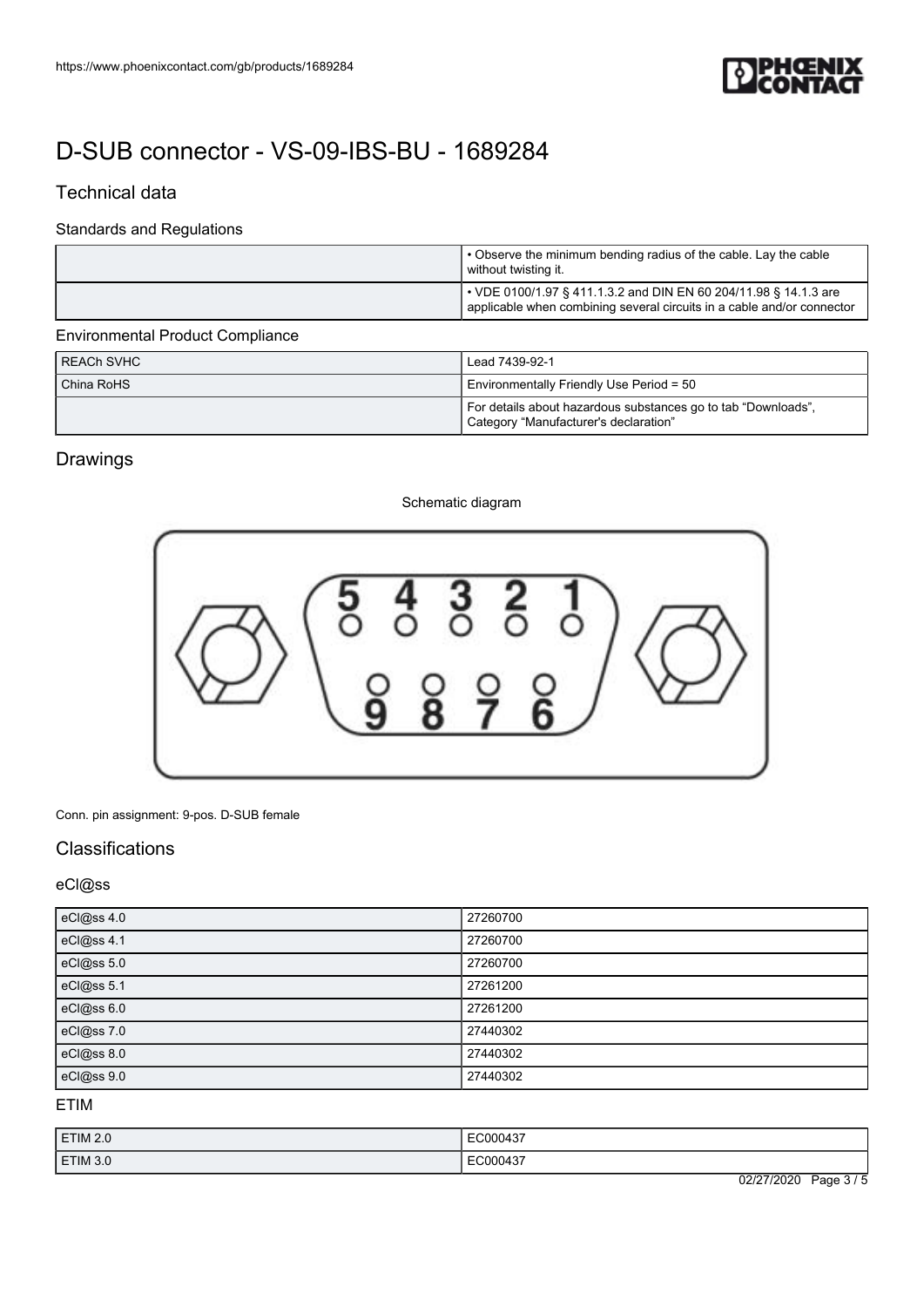

## **Classifications**

#### ETIM

| ETIM 4.0        | EC000437 |
|-----------------|----------|
| ETIM 5.0        | EC001132 |
| <b>ETIM 6.0</b> | EC001132 |
| <b>ETIM 7.0</b> | EC001132 |

#### UNSPSC

| <b>UNSPSC 6.01</b>   | 31261501 |
|----------------------|----------|
| <b>UNSPSC 7.0901</b> | 31261501 |
| UNSPSC 11            | 31261501 |
| <b>UNSPSC 12.01</b>  | 31261501 |
| <b>UNSPSC 13.2</b>   | 39121522 |
| UNSPSC 18.0          | 39121522 |
| UNSPSC 19.0          | 39121522 |
| <b>UNSPSC 20.0</b>   | 39121522 |
| <b>UNSPSC 21.0</b>   | 39121522 |

# Approvals

#### Approvals

#### Approvals

EAC

#### Ex Approvals

#### Approval details

# $E = 5.01687$

#### Accessories

#### Accessories

Protective cover